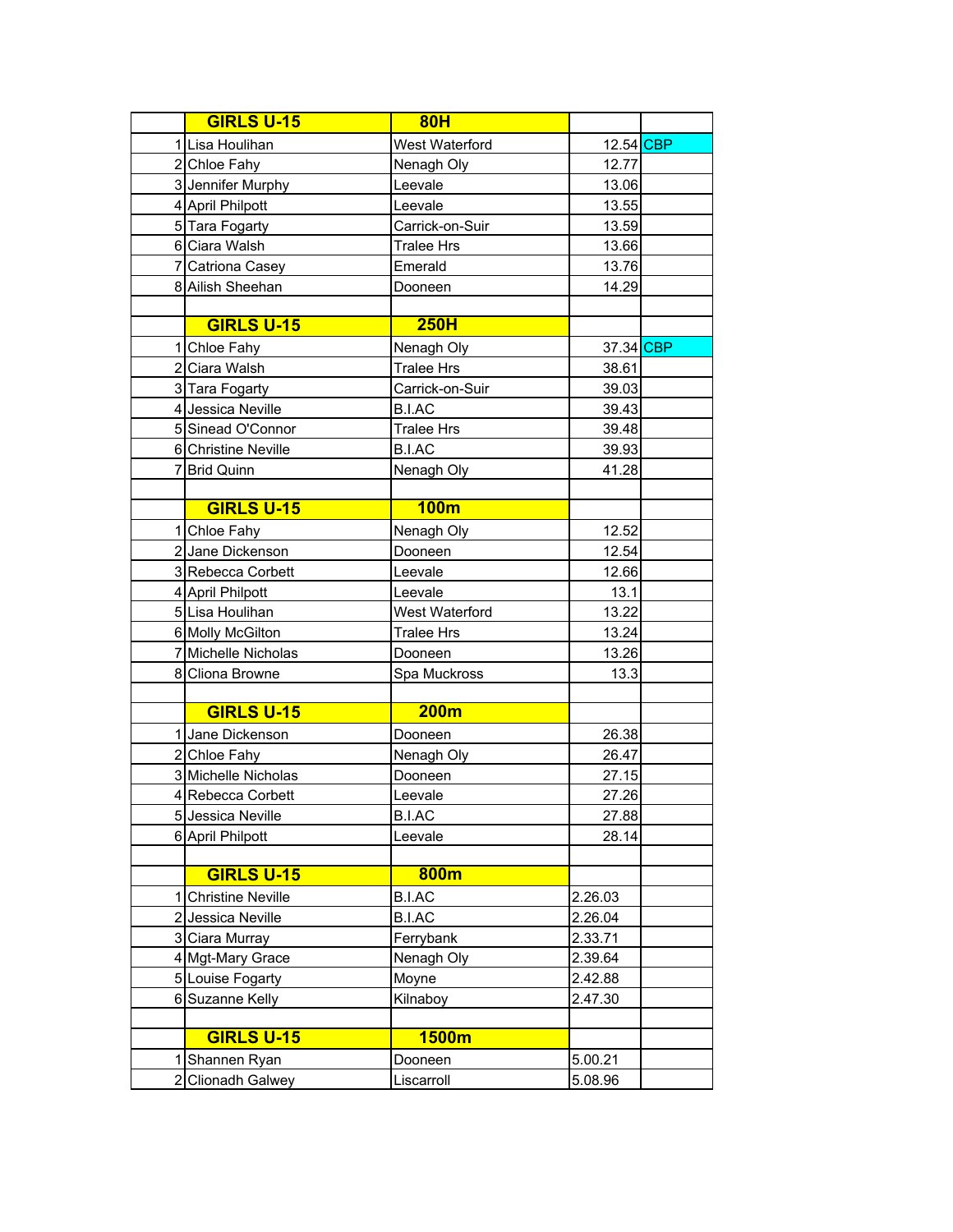| 3 Harriet Flynn     | Shannon           | 5.10.84   |  |
|---------------------|-------------------|-----------|--|
| 4 Cliona Doyle      | Clonmel           | 5.19.66   |  |
| 5 Michelle Horgan   | West Muskerry     | 5.32.33   |  |
| 6 Niamh Carey       | <b>B.I.AC</b>     | 5.49.01   |  |
| 7 Lisa O'Connor     | Kilnaboy          |           |  |
|                     |                   |           |  |
| <b>GIRLS U-15</b>   | 2000m WALK        |           |  |
| 1 Emma Prendeville  | Farranfore M.V.   | 11.28.41  |  |
| 2 Aoife Murphy      | B.I.AC            | 11.53.08  |  |
| 3 Niamh O'Loughlin  | Kilnaboy          | 12.51.61  |  |
| 4 Mgt-Mary Grace    | Nenagh Oly        | 13.36.40  |  |
|                     |                   |           |  |
| <b>GIRLS U-15</b>   | <u>L.J</u>        |           |  |
| 1 Jennifer Murphy   | Leevale           | 5.09      |  |
| 2 Chloe Fahy        | Nenagh Oly        | 5.03      |  |
| 3 Orla Nash         | R/Kinsale         | 4.9       |  |
| 4 Ailish Sheehan    | Dooneen           | 4.59      |  |
| 5 Sinead O'Connor   | <b>Tralee Hrs</b> | 4.48      |  |
| 6 Suzanne Kelly     | Kilnaboy          | 4.45      |  |
| 7 Ciara Spillane    | Bantry            | 4.37      |  |
| 8 Harriet Flynn     | Shannon           | 4.19      |  |
| 9 Liz Prout         | Bandon            | 4.19      |  |
| 10 Sile McGrath     | Ferrybank         | 4.18      |  |
| 11 Tracy Bradfield  | Bandon            | 4.15      |  |
| 12 April Philpott   | Leevale           | 4.08      |  |
| 13 Lisa Houlihan    | West Waterford    | 4.03      |  |
| 14 Lisa O'Connor    | Kilnaboy          | 3.95      |  |
| 15 Rachel O'Mahoney | Belgooly          | 3.75      |  |
| 16 Ciara Reidy      | Kilnaboy          | 3.62      |  |
| 17 Niamh O'Loughlin | Kilnaboy          | 3.61      |  |
|                     |                   |           |  |
| <b>GIRLS U-15</b>   | H.J               |           |  |
| 1 Emma Prendeville  | Farranfore M.V.   | 1.53      |  |
| 2 Jennifer Murphy   | Leevale           | 1.53      |  |
| 3 Tara Fogarty      | Carrick-on-Suir   | 1.45      |  |
| 4 Ciara Walsh       | <b>Tralee Hrs</b> | 1.45      |  |
| 5 Chloe Fahy        | Nenagh Oly        | 1.45      |  |
| 6 Brid Quinn        | Nenagh Oly        | 1.4       |  |
| 7 Sinead O'Connor   | <b>Tralee Hrs</b> | 1.4       |  |
| 8 Lisa Houlihan     | West Waterford    | 1.35      |  |
| 9 Bridget Flynn     | West Muskerry     | 1.35      |  |
| 10 Molly McGilton   | <b>Tralee Hrs</b> | ΝT        |  |
|                     |                   |           |  |
| <b>GIRLS U-15</b>   | <b>SHOT</b>       |           |  |
| 1 Ailish Sheehan    | Dooneen           | 12.55 CBP |  |
| 2 Tracy Bradfield   | Bandon            | 11.29     |  |
| 3 Zoe Scanlon       | West Waterford    | 10.85     |  |
| 4 Brid Quinn        | Nenagh Oly        | 10.63     |  |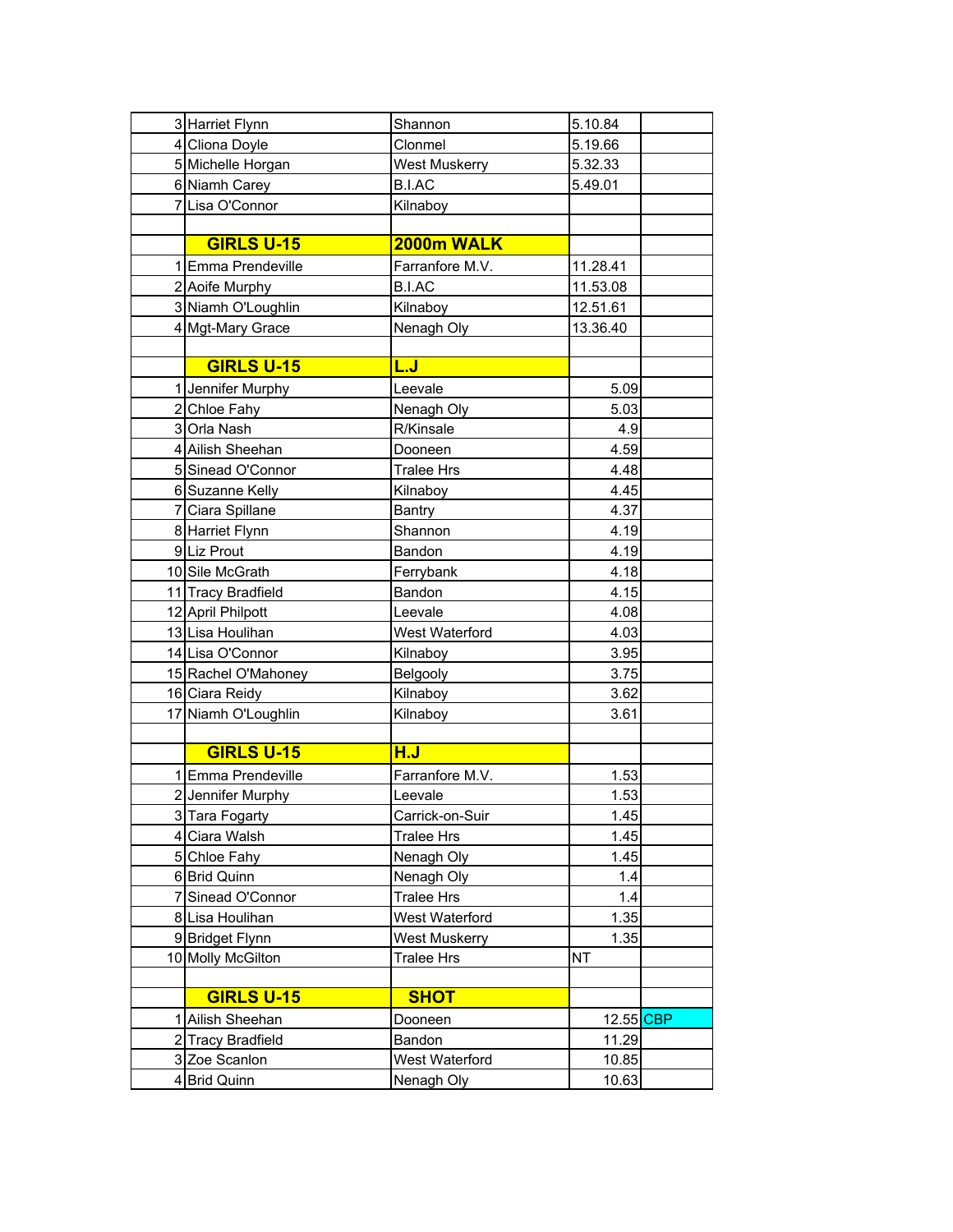|                | 5 Megan Moynihan                   | <b>West Muskerry</b> | 10.5      |  |
|----------------|------------------------------------|----------------------|-----------|--|
|                | 6 Ciara Reidy                      | Kilnaboy             | 7.1       |  |
|                | 7 Dorthy Cullagh                   | Nenagh Oly           | 6.91      |  |
|                | 8 Suzanne Kelly                    | Kilnaboy             | 6.5       |  |
|                |                                    |                      |           |  |
|                |                                    |                      |           |  |
|                | <b>GIRLS U-15</b>                  | <b>DISCUS</b>        |           |  |
|                | 1 Zoe Scanlon                      | West Waterford       | 34.52 CBP |  |
|                | 2 Tracy Bradfield                  | Bandon               | 30.14     |  |
|                | 3 Ailish Sheehan                   | Dooneen              | 27.57     |  |
|                | 4 Ciara Breen                      | An Riocht            | 21.3      |  |
|                | 5 Niamh Collins                    | West Waterford       | 21.26     |  |
|                | 6 Brid Quinn                       | Nenagh Oly           | 20.04     |  |
|                |                                    |                      |           |  |
|                | <b>GIRLS U-15</b>                  | <b>JAVELIN</b>       |           |  |
|                | 1 Ailish Sheehan                   | Dooneen              | 33.89 CBP |  |
|                | 2 Zoe Scanlon                      | West Waterford       | 32.71     |  |
|                | 3 Chloe Fahy                       | Nenagh Oly           | 22.57     |  |
|                | 4 Brid Quinn                       | Nenagh Oly           | 18.73     |  |
|                | 5 Tracy O'Sullivan                 | Bantry               | 17.3      |  |
|                | 6 Kelly Noonan                     | Abbey Striders       | 14.21     |  |
|                |                                    |                      |           |  |
|                | <b>GIRLS U-15</b>                  | <b>Hammer</b>        |           |  |
|                | 1 Ailish Sheehan                   | Dooneen              | 29.44     |  |
|                | 2 Megan Moynihan                   | West Muskerry        | 27.89     |  |
|                |                                    |                      |           |  |
|                | 3 Siobhan McGillicuddy             | Gneeveguilla         | 26.02     |  |
|                |                                    |                      |           |  |
|                | <b>GIRLS U-15</b>                  | RELAY 4x100m         |           |  |
| 1              |                                    | Emerald              | 51.16 CBP |  |
| $\overline{c}$ |                                    | Dooneen              | 51.41     |  |
| $\overline{3}$ |                                    | Leevale              | 51.54     |  |
| 4              |                                    | B.I.AC               | 53.24     |  |
| 5              |                                    | Ferrybank            | 53.59     |  |
| 6              |                                    | <b>Tralee Hrs</b>    | 54.7      |  |
| ſ              |                                    | Nenagh Oly           | 57.24     |  |
|                |                                    |                      |           |  |
|                |                                    |                      |           |  |
|                | <b>GIRLS U-16</b>                  | 80H                  |           |  |
| 1              | Orla Finn                          | R/Kinsale            | 12.65 CBP |  |
|                | 2 Hannah Trehy                     | Carrick-on-Suir      | 13.27     |  |
|                | 3 Aoife Bartley                    | Carrick-on-Suir      | 13.29     |  |
|                | 4 Kate Humphreys                   | Leevale              | 13.58     |  |
|                | 5 Yvonne Maher                     | Carrick-on-Suir      | 13.64     |  |
|                |                                    |                      |           |  |
|                | <b>GIRLS U-16</b>                  | <b>250H</b>          |           |  |
| 1              | Orla Finn                          | R/Kinsale            | 37.35     |  |
|                | 2 Kate Humphreys<br>3 Yvonne Maher | Leevale              | 37.78     |  |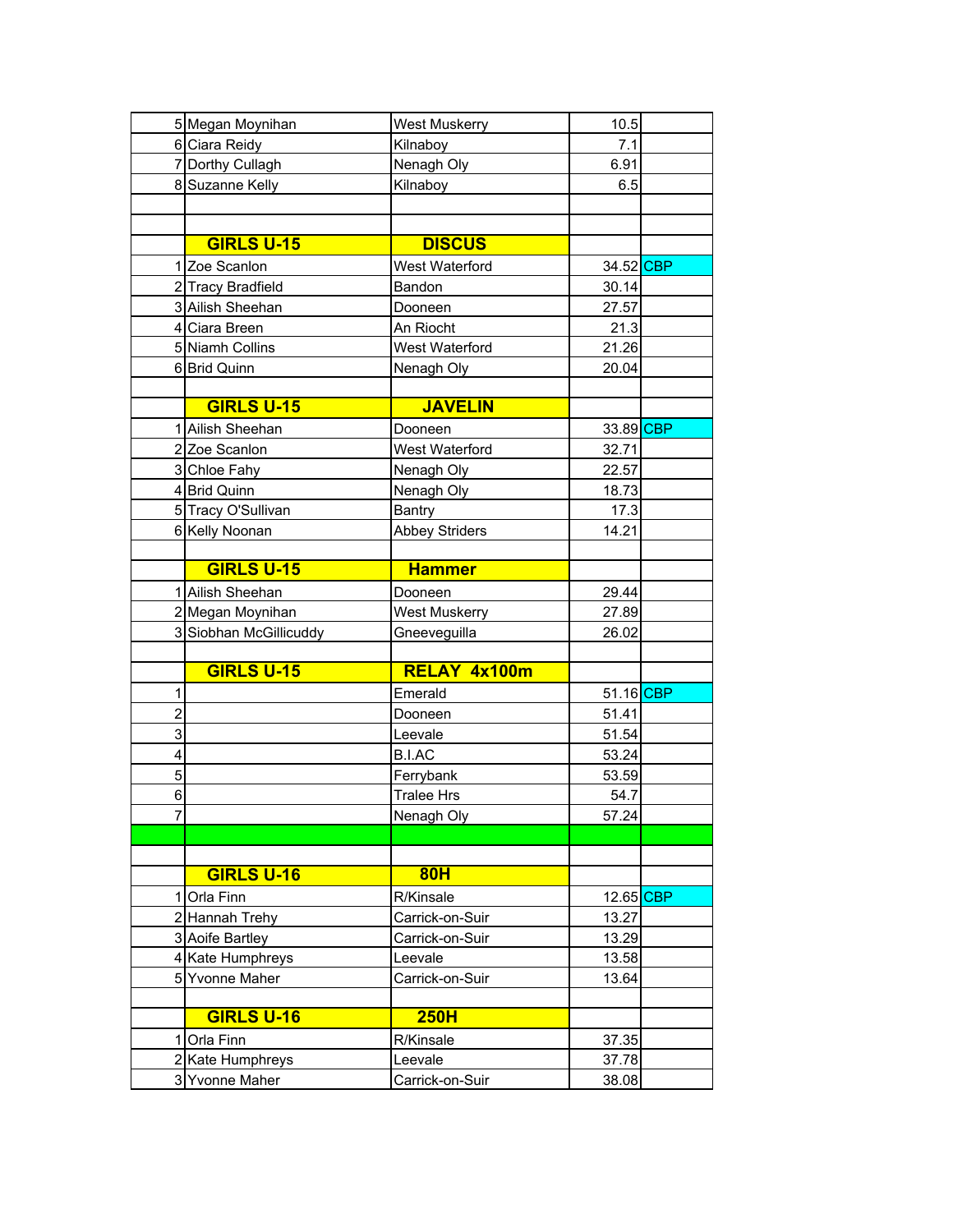|              | 4 Ailbhe Courtney   | St Brendans         | 38.47    |
|--------------|---------------------|---------------------|----------|
|              | 5 Grainne Power     | Clonmel             | 38.72    |
|              | 6 Dearbhail Foley   | <b>Tralee Hrs</b>   | 39.47    |
|              | 7 Shauna O'Dwyer    | Carrick-on-Suir     | 39.48    |
|              | 8 Cara Kennedy      | Ferrybank           | 40.24    |
|              |                     |                     |          |
|              | <b>GIRLS U-16</b>   | <b>100m</b>         |          |
|              | 1 Joan Healy        | Bandon              | 12.43    |
|              | 2 Claire Morrissey  | K.C.K               | 12.83    |
|              | 3 Kate Humphreys    | Leevale             | 12.95    |
|              | 4 Dearbhail Foley   | <b>Tralee Hrs</b>   | 13.16    |
|              | 5 Eimear Lynch      | Newport             | 13.29    |
|              | 6 Leigh Murphy      | Limerick            | 13.45    |
|              | 7 Anita Sayers      | Farranfore M.V.     | 13.73    |
|              | 8 Hannah Trehy      | Carrick-on-Suir     | 13.82    |
|              |                     |                     |          |
|              | <b>GIRLS U-16</b>   | <b>200m</b>         |          |
|              | 1 Joan Healy        | Bandon              |          |
|              | 2 Kate Humphreys    | Leevale             |          |
|              | 3 Louise Woods      | St Cronan's         |          |
|              | 4 Orla Finn         | R/Kinsale           |          |
|              |                     |                     |          |
|              | <b>GIRLS U-16</b>   | 800m                |          |
|              | 1 Louise Woods      | St Cronan's         | 2.26.23  |
|              | 2 Serena Moloney    | <b>Thures Croke</b> | 2.29.82  |
|              | 3 Nikita Savage     | Youghal             | 2.30.70  |
|              | 4 Catriona Hennessy | Marian              | 2.35.16  |
|              | 5 Lorrainne Healy   | Moyne               | 2.38.90  |
|              |                     |                     |          |
|              | <b>GIRLS U-16</b>   | 1500m               |          |
|              | 1 Mary Fitzgerald   | An Riocht           | 4.56.55  |
|              | 2 Orlagh Farmer     | Midleton            | 5.06.39  |
|              | 3 Serena Moloney    | <b>Thures Croke</b> | 5.07.82  |
|              | 4 Catriona Hennessy | Marian              | 5.22.73  |
|              | 5 Vivienne Maher    | R/Kinsale           | 5.27.28  |
|              | 6 Fawn Guilfoyle    | Kilnaboy            |          |
|              | 7 Ann-Marie Hayes   | Moycarkey-Coo       |          |
|              | 8 Nancy Carragher   | Nenagh Oly          |          |
|              | <b>GIRLS U-16</b>   |                     |          |
|              |                     | 2000m WALK          |          |
|              | 1 Julie Prendeville | Estuary             | 10.47.85 |
|              | 2 Eve O'Mahony      | <b>B.I.AC</b>       | 11.51.72 |
|              | 3 Jade Looby        | Clonmel             | 13.00.11 |
|              | 4 Nancy Carragher   | Nenagh Oly          | 13.00.75 |
|              | <b>GIRLS U-16</b>   | <u>L.J</u>          |          |
| $\mathbf{1}$ |                     |                     | 5.28     |
|              | Orla Finn           | R/Kinsale           | 5        |
|              | 2 Claire Morrissey  | K.C.K               |          |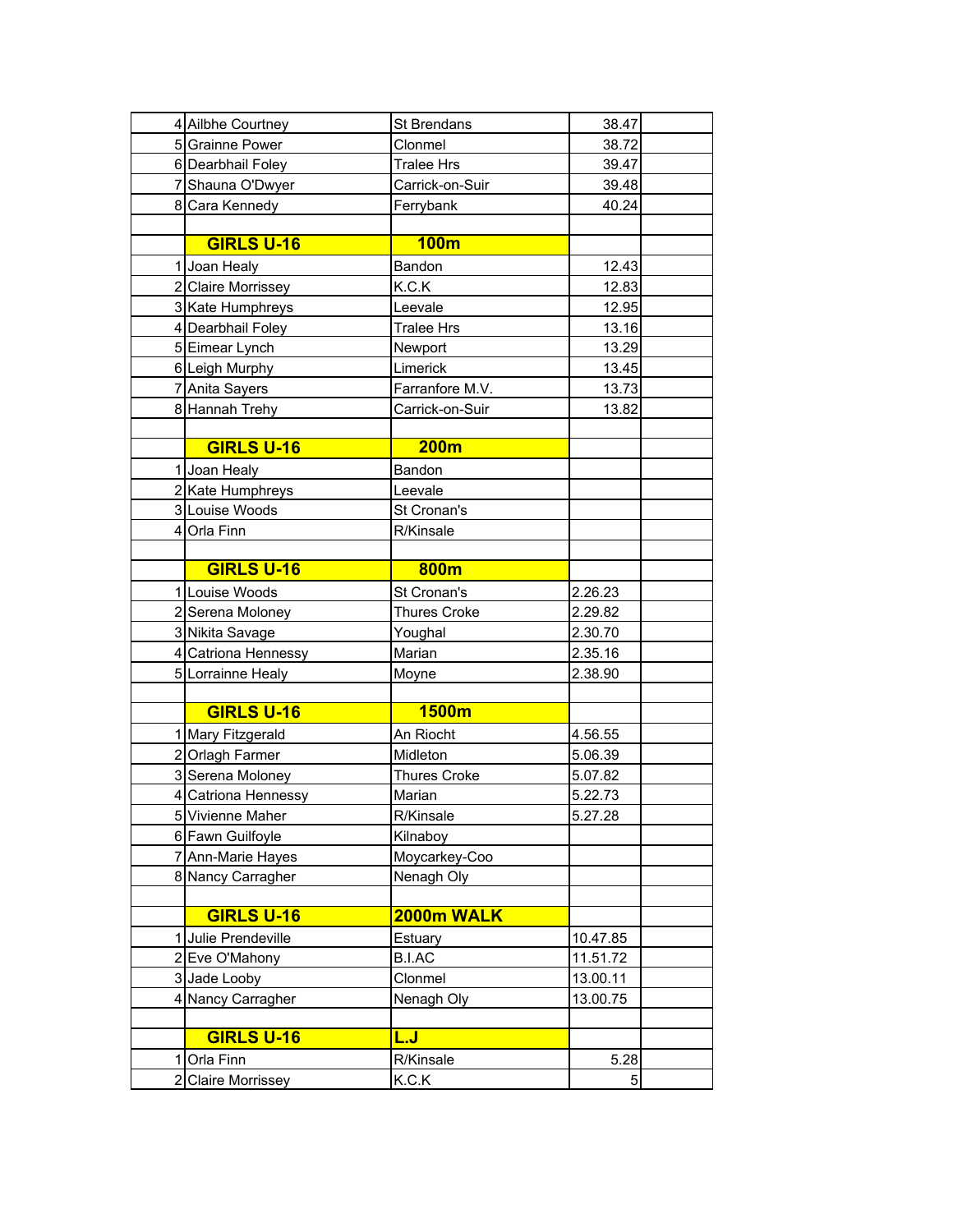|    | 3 Hannah Trehy                        | Carrick-on-Suir             | 4.99         |           |
|----|---------------------------------------|-----------------------------|--------------|-----------|
|    | 4 Aoife Bartley                       | Carrick-on-Suir             | 4.89         |           |
|    | 5 Kate Humphreys                      | Leevale                     | 4.76         |           |
|    | 6 Ailbhe Courtney                     | St Brendans                 | 4.64         |           |
|    | 7 Nikita Savage                       | Youghal                     | 4.43         |           |
|    | 8 Dearbhail Foley                     | <b>Tralee Hrs</b>           | 4.4          |           |
|    | 9 Leigh Murphy                        | Limerick                    | 4.38         |           |
|    | 10 Sarah Berkery                      | Newport                     | 4.36         |           |
|    | 11 Caroline Keegan                    | K.C.K                       | 4.22         |           |
|    | 12 Grainne Power                      | Clonmel                     | 4            |           |
|    | 13 Breda Casey                        | Gneeveguilla                | 3.97         |           |
|    | 14 Claire Collins                     | West Waterford              | 3.82         |           |
|    | 15 Anita Sayers                       | Farranfore M.V.             | 3.75         |           |
|    |                                       |                             |              |           |
|    | <b>GIRLS U-16</b>                     | H.J                         |              |           |
| 11 | Orla Finn                             | R/Kinsale                   | 1.64         |           |
|    | 2 Aoife Bartley                       | Carrick-on-Suir             | 1.55         |           |
|    | 3 Hannah Trehy                        | Carrick-on-Suir             | 1.45         |           |
|    | 4 Elanna Forristal                    | Ferrybank                   | 1.45         |           |
| J5 | Nikita Savage                         | Youghal                     | 1.4          |           |
| J5 | <b>Claire Collins</b>                 | West Waterford              | 1.4          |           |
|    | 7 Grainne Power                       | Clonmel                     | 1.4          |           |
|    | 8 Rebecca Maher                       | West Waterford              | 1.35         |           |
|    | 9 Susan Fennell                       | Togher                      | 1.3          |           |
|    |                                       |                             |              |           |
|    |                                       |                             |              |           |
|    | 10 Breda Casey                        | Gneeveguilla                | 1.2          |           |
|    | <b>GIRLS U-16</b>                     | P.V                         |              |           |
|    |                                       |                             |              | $2.4$ CBP |
|    | 1 Nikita Savage                       | Youghal                     | 2            |           |
|    | 2Ruth Fennell                         | West Waterford              |              |           |
|    | <b>GIRLS U-16</b>                     | <b>SHOT</b>                 |              |           |
|    |                                       |                             |              |           |
|    | 1 Cara Kennedy                        | Ferrybank                   | 11.17        |           |
|    | 2 Valerie Mitchell                    | Newport                     | 11.03        |           |
|    | 3 Fiona Moloney                       | Dooneen                     | 10.49        |           |
|    | 4 Laura Cuddihy                       | Carrick-on-Suir             | 9.67<br>9.06 |           |
|    | 5 Michelle Kenneally                  | G/Fermoy                    |              |           |
|    | <b>GIRLS U-16</b>                     | <b>DISCUS</b>               |              |           |
|    | 1 Laura Cuddihy                       | Carrick-on-Suir             | 27.5         |           |
|    | 2 Valerie Mitchell                    | Newport                     | 26.9         |           |
|    |                                       |                             | 24.64        |           |
|    | 3 Mary T.Moynihan<br>4 Jean McSweeney | Farranfore M.V.<br>Midleton | 24.4         |           |
|    |                                       | Ferrybank                   | 23.47        |           |
|    | 5 Cara Kennedy                        | R/Kinsale                   | 22.9         |           |
|    | 6 Neasa O'Leary                       | Farranfore M.V.             |              |           |
|    | 7 Aishling Clifford                   |                             | 22.9         |           |
|    | 8 Jacqueline Moriarity                | Templemore                  | 20.53        |           |
|    | 9 Shauna Madden-Murphy                | Borrisokane                 | 13.58        |           |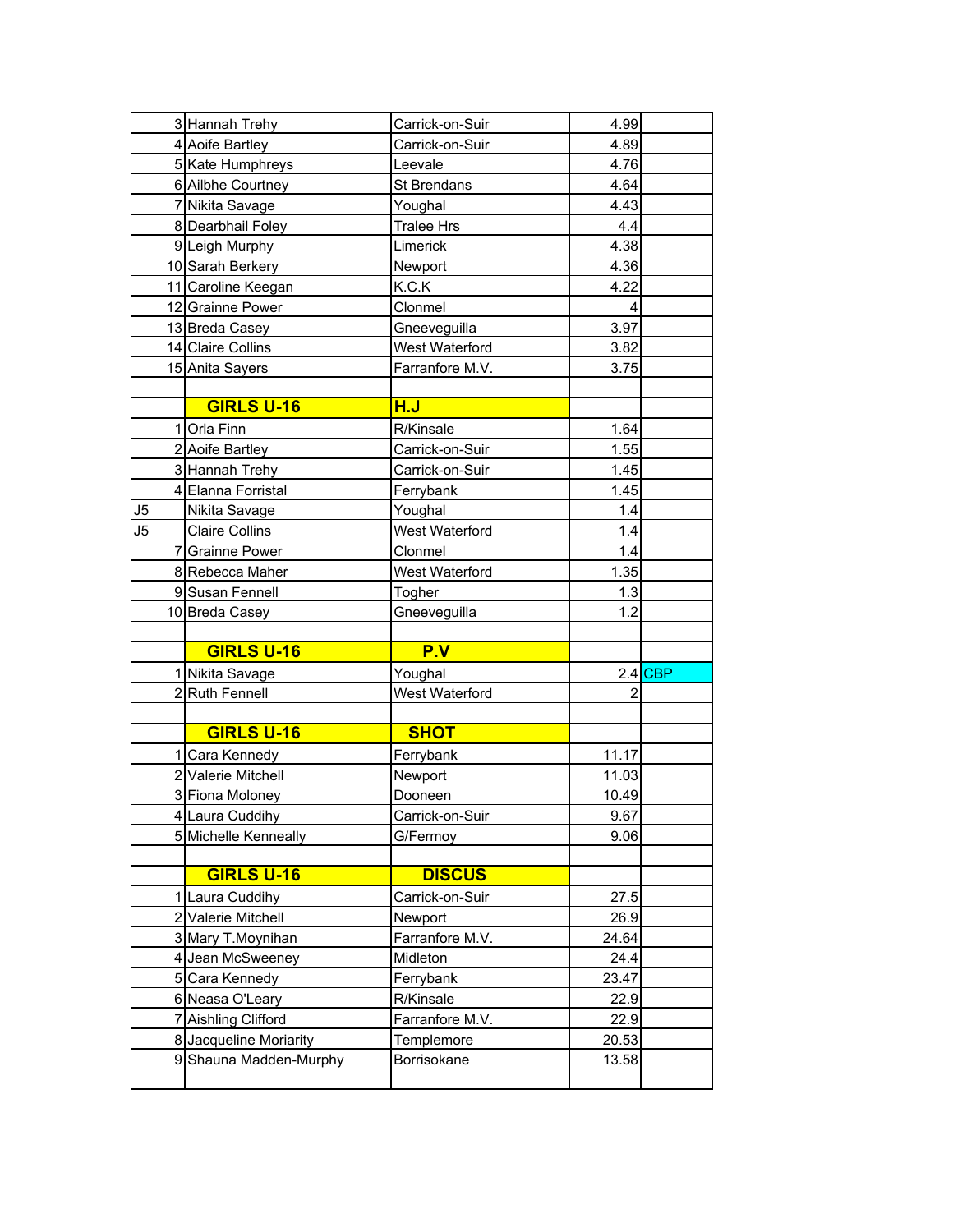|                | <b>GIRLS U-16</b>                         | <b>JAVELIN</b>  |           |  |
|----------------|-------------------------------------------|-----------------|-----------|--|
| 11             | Mary T.Moynihan                           | Farranfore M.V. | 35.22     |  |
|                | 2 Jacqueline Moriarity                    | Templemore      | 26.2      |  |
|                | 3 Valerie Mitchell                        | Newport         | 24.09     |  |
|                | 4 Aoife Bartley                           | Carrick-on-Suir | 23.91     |  |
|                | 5 Nikita Savage                           | Youghal         | 21.19     |  |
|                |                                           |                 |           |  |
|                | <b>GIRLS U-16</b>                         | <b>Hammer</b>   |           |  |
|                | 1 Aishling Clifford                       | Farranfore M.V. | 37.25     |  |
|                | 2 Karen Flynn                             | Farranfore M.V. | 31.5      |  |
|                | 3 Shauna Madden-Murphy                    | Borrisokane     | 30.79     |  |
|                | 4 Michelle Kenneally                      | G/Fermoy        | 30.37     |  |
|                | 5 Meg Fitzgerald                          | West Waterford  | 30.24     |  |
|                | 6 Jacqueline Moriarity                    | Templemore      | 23.11     |  |
|                | 7 Neasa O'Leary                           | R/Kinsale       | 21.43     |  |
|                | 8 Laura Cuddihy                           | Carrick-on-Suir | 19.04     |  |
|                |                                           |                 |           |  |
|                | <b>GIRLS U-16</b>                         | RELAY 4x100m    |           |  |
| 1              |                                           | Dooneen         | 51.44 CBP |  |
| $\overline{2}$ |                                           | Leevale         | 52.3      |  |
| 3              |                                           | Carrick-on-Suir | 52.7      |  |
| 4              |                                           | Nenagh Oly      | 53.86     |  |
|                |                                           |                 |           |  |
|                |                                           |                 |           |  |
|                | <b>GIRLS U-17</b>                         | 100H            |           |  |
|                |                                           |                 |           |  |
|                | 1 Nicola Power                            | Ferrybank       | 16.53     |  |
|                | 2 Caudette Kelly                          | Belgooly        | 18.05     |  |
|                | 3 Lisa Brennan                            | St Brendans     | 18.28     |  |
|                | 4 Marian O'Sullivan                       | <b>Bantry</b>   | 18.69     |  |
|                |                                           |                 |           |  |
|                | <b>GIRLS U-17</b>                         | <b>300H</b>     |           |  |
|                | 1 Ciara Barrett                           | Dooneen         |           |  |
|                | 2 Ciara Coffey                            | Gneeveguilla    |           |  |
|                | 3 Marian O'Sullivan                       | Bantry          |           |  |
|                | 4 Orla McCarthy                           | St Brendans     |           |  |
|                | 5 Cheryl-Ann Ryan                         | Limerick        |           |  |
|                |                                           |                 |           |  |
|                | <b>GIRLS U-17</b>                         | 100m            |           |  |
|                | Eilish Fitzpatrick                        | Gneeveguilla    | 12.64     |  |
|                | 2 Rachael Birdthistle                     | Limerick        | 13.21     |  |
|                | 3 Aoife-Roisin Burke                      | Dooneen         | 13.53     |  |
|                | 4 Amy Moriarty                            | Gneeveguilla    | 13.65     |  |
|                | 5 Eilisha Coffey                          | Templemore      | 13.86     |  |
|                | 6 Cheryl-Ann Ryan                         | Limerick        | 13.92     |  |
|                | 7 Linda Njekwe                            | Marian          | 13.96     |  |
|                |                                           |                 |           |  |
|                | <b>GIRLS U-17</b><br>1 Eilish Fitzpatrick | 200m            |           |  |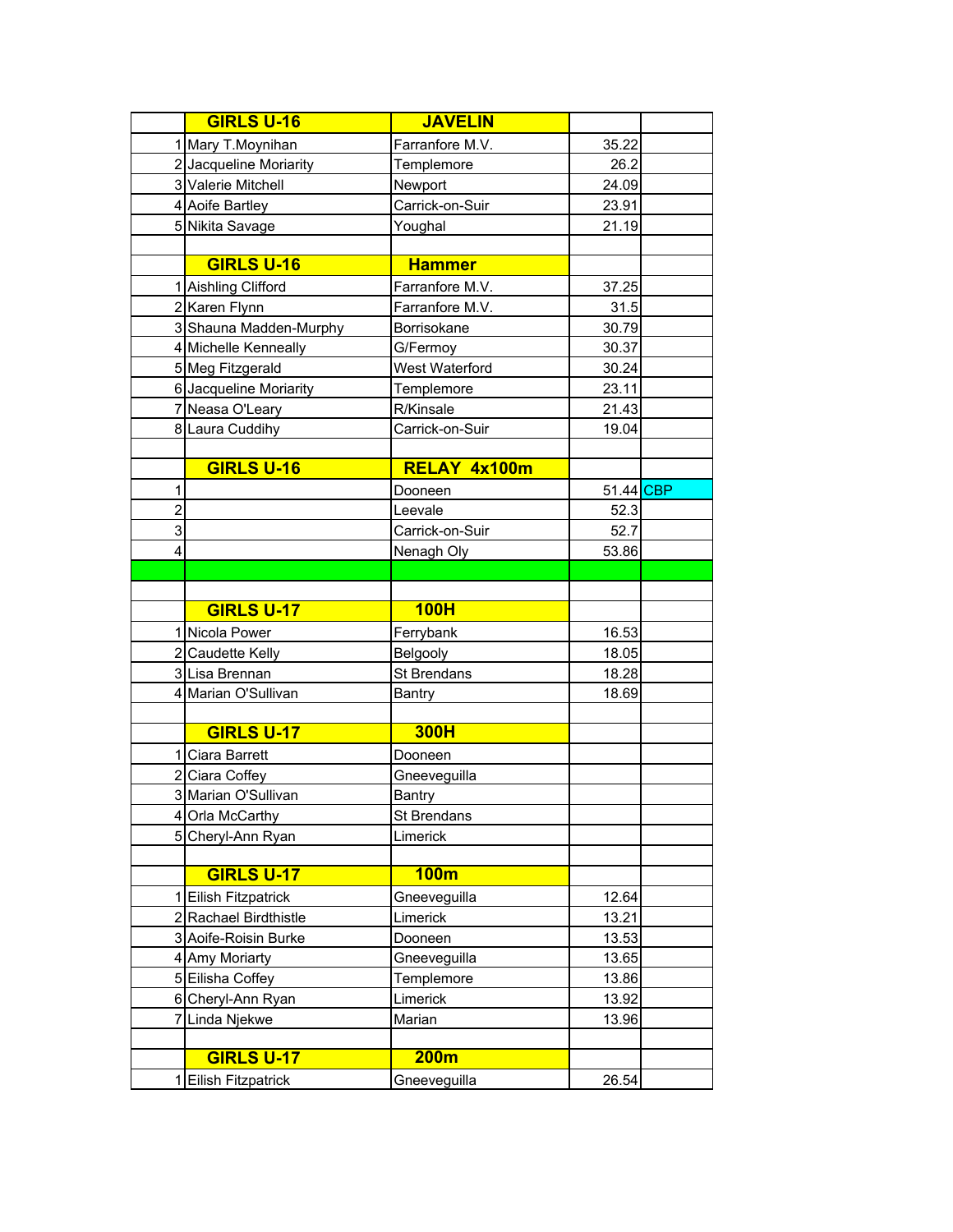| 2 Cliona Ryan                     | Borrisokane                 | 27.53        |
|-----------------------------------|-----------------------------|--------------|
| 3 Aoife-Roisin Burke              | Dooneen                     | 28.06        |
| 4 Niamh Whyte                     | Clonmel                     | 28.5         |
| 5 Michelle Hartnett               | G/Fermoy                    |              |
| 6 Linda Njekwe                    | Marian                      |              |
| 7 Kelly Jones                     | Clonmel                     |              |
|                                   |                             |              |
| <b>GIRLS U-17</b>                 | 300m                        |              |
| 1 Cliona Ryan                     | Borrisokane                 | 42.31        |
| 2 Rachael Birdthistle             | Limerick                    | 42.72        |
| 3 Aoife-Roisin Burke              | Dooneen                     | 43.01        |
| 4 Ciara Barrett                   | Dooneen                     | 43.59        |
| 5 Ciara Coffey                    | Gneeveguilla                | 43.81        |
|                                   |                             |              |
| <b>GIRLS U-17</b>                 | 800m                        |              |
| 1 Aishling Ni Nuallian            | <b>Tralee Hrs</b>           | 2.31.82      |
| 2 Ciara Barrett                   | Dooneen                     | 2.34.88      |
| 3 Denise Ryan                     | Clonmel                     | 2.44.28      |
| 4 Shonagh Lynch                   | <b>West Muskerry</b>        | 2.56.63      |
|                                   |                             |              |
| <b>GIRLS U-17</b>                 | 1500m                       |              |
| 1 Kitty Walsh                     | Ferrybank                   | 4.58.49      |
| 2 Beth Walsh                      | Ferrybank                   | 5.00.15      |
| 3 Michelle Hartnett               | G/Fermoy                    | 5.07.80      |
| 4 Ciara Barrett                   | Dooneen                     | 5.28.99      |
| 5 Shonagh Lynch                   | <b>West Muskerry</b>        | 6.23.95      |
|                                   |                             |              |
| <b>GIRLS U-17</b>                 | 3000m WALK                  |              |
| 1 Kathleen Madigan                | Farranfore M.V.             |              |
|                                   |                             |              |
| <b>GIRLS U-17</b>                 | <u>L.J</u>                  |              |
| 1 Nicola Power                    | Ferrybank                   | 5.18         |
| 2 Amanda Nevin                    | Borrisokane                 | 4.82         |
| 3 Olivia Hogan                    | Borrisokane                 | 4.51         |
| 4 Linda Njekwe                    | Marian                      | 4.48         |
| 5 Amy Moriarty<br>6 Laura Allison | Gneeveguilla<br>Carbery Hrs | 4.42<br>4.32 |
|                                   | Bantry                      | 4.21         |
| 7 Marian O'Sullivan               |                             |              |
| <b>GIRLS U-17</b>                 | <b>H.J</b>                  |              |
| 1 Amanda Nevin                    | Borrisokane                 | 1.5          |
| 2 Lisa Brennan                    | St Brendans                 | 1.4          |
| 3 Niamh Whyte                     | Clonmel                     | 1.4          |
| 4 Shonagh Lynch                   | <b>West Muskerry</b>        | 1.25         |
|                                   |                             |              |
| <b>GIRLS U-17</b>                 | <b>T.J</b>                  |              |
| Eilish Fitzpatrick                | Gneeveguilla                | 9.38         |
| 2 Marian O'Sullivan               | Bantry                      | 9.2          |
|                                   |                             |              |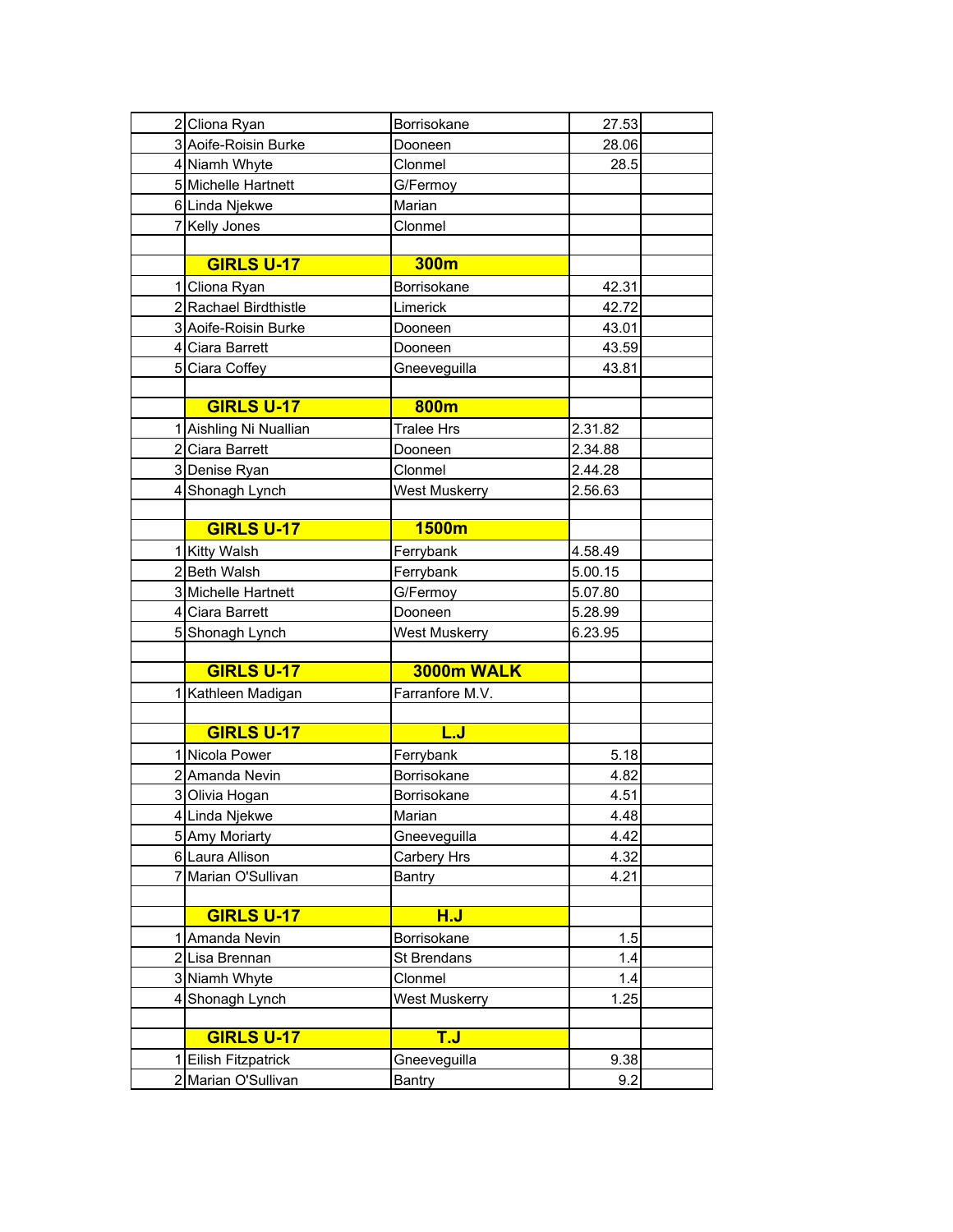|                | 3 Linda Njekwe       | Marian             | 9.14      |  |
|----------------|----------------------|--------------------|-----------|--|
|                | 4 Ciara Coffey       | Gneeveguilla       | 9.02      |  |
|                | 5 Cheryl-Ann Ryan    | Limerick           | 9.02      |  |
|                | 6 Amy Moriarty       | Gneeveguilla       | 8.65      |  |
|                | 7 Caudette Kelly     | Belgooly           | 8.48      |  |
|                | 8 Orla McCarthy      | <b>St Brendans</b> | 8.41      |  |
|                |                      |                    |           |  |
|                | <b>GIRLS U-17</b>    | <b>SHOT</b>        |           |  |
|                | 1 Claire Fitzgerald  | <b>Tralee Hrs</b>  | 13.98 CBP |  |
|                | 2 Claire Hayes       | Carbery Hrs        | 9.48      |  |
|                | 3 Linda Njekwe       | Marian             | 7.95      |  |
|                | 4 Marian O'Sullivan  | Bantry             | 7.03      |  |
|                |                      |                    |           |  |
|                | <b>GIRLS U-17</b>    | <b>DISCUS</b>      |           |  |
|                | 1 Claire Fitzgerald  | <b>Tralee Hrs</b>  | 36.43     |  |
|                | 2 Marie Flynn        | Farranfore M.V.    | 24.89     |  |
|                | 3 Eilish Fitzpatrick | Gneeveguilla       | 22.7      |  |
|                | 4 Claire Hayes       | Carbery Hrs        | 19.79     |  |
|                | 5 Melina Kiely       | Templemore         | 19.59     |  |
|                |                      |                    |           |  |
|                | <b>GIRLS U-17</b>    | <b>JAVELIN</b>     |           |  |
|                | 1 Claire Fitzgerald  | <b>Tralee Hrs</b>  | 35.14     |  |
|                | 2 Linda Njekwe       | Marian             | 29.5      |  |
|                | 3 Melina Kiely       | Templemore         | 23.49     |  |
|                | 4 Claire Hayes       | Carbery Hrs        | 21.01     |  |
|                | 5 Marian O'Sullivan  | <b>Bantry</b>      | 17.62     |  |
|                | 6 Denise Ryan        | Clonmel            | 15.8      |  |
|                |                      |                    |           |  |
|                | <b>GIRLS U-17</b>    | <b>Hammer</b>      |           |  |
|                | 1 Marie Flynn        | Farranfore M.V.    | 38.45     |  |
|                | 2 Louise O'Neill     | West Waterford     | 36.94     |  |
|                | 3 Jenny Carroll      | Borrisokane        | 35.53     |  |
|                | 4 Claire Hayes       | Carbery Hrs        | 20.96     |  |
|                |                      |                    |           |  |
|                | <b>GIRLS U-17</b>    | RELAY 4x100m       |           |  |
| 1              |                      | Gneeveguilla       | 51.43 CBP |  |
| $\overline{c}$ |                      | Carrick-on-Suir    | 51.99     |  |
| 3              |                      | Limerick           | 53        |  |
|                |                      |                    |           |  |
|                | <b>GIRLS U-17</b>    | RELAY 4x400m       |           |  |
| 1              |                      | Borrisokane        |           |  |
|                |                      |                    |           |  |
|                |                      |                    |           |  |
|                |                      |                    |           |  |
|                | <b>GIRLS U-18</b>    | <b>100H</b>        |           |  |
|                |                      |                    |           |  |
|                | 1 Anna Enright       | St Brendans        | 18.4      |  |
|                | 2 Sinead Donnelly    | Ferrybank          | 19.07     |  |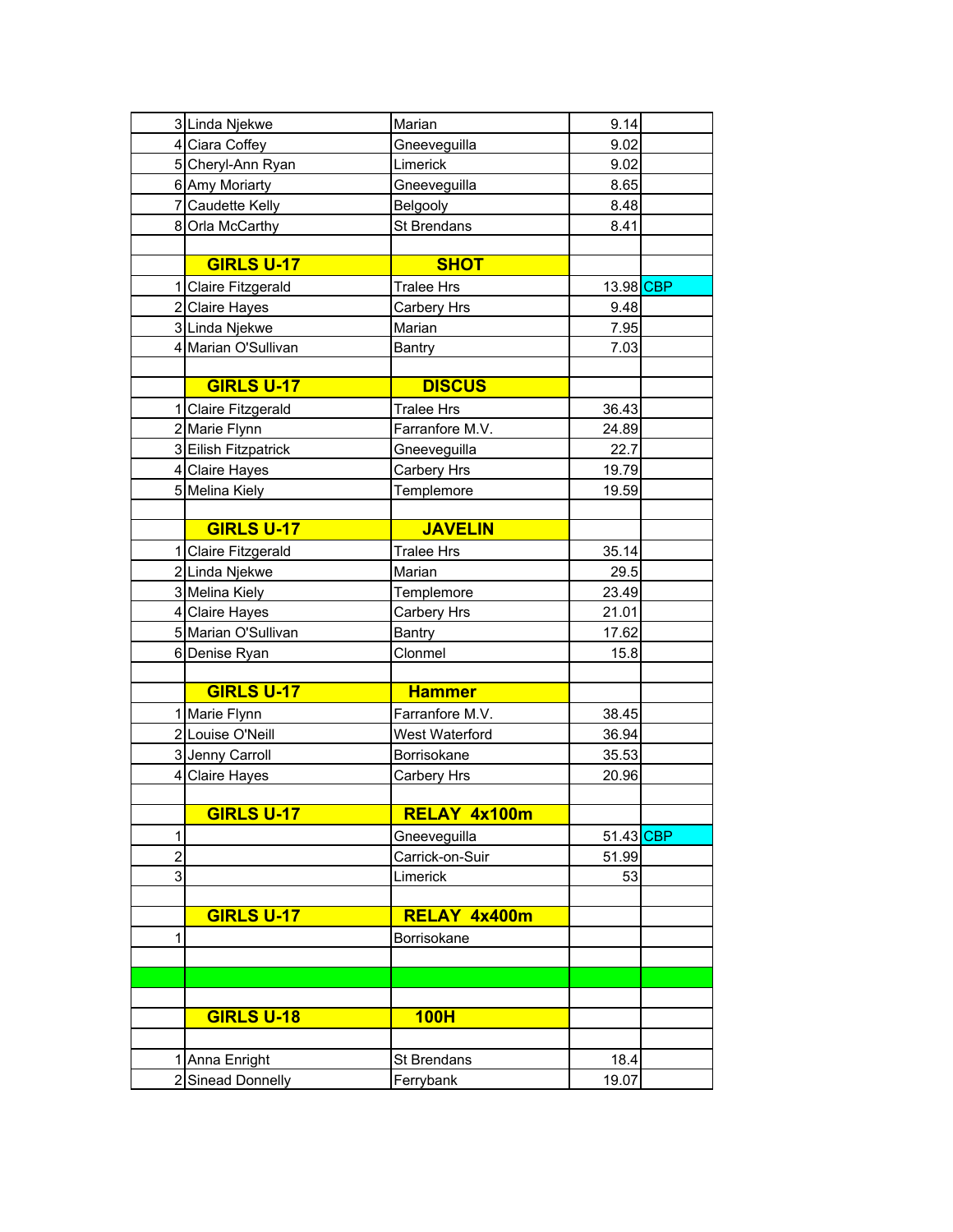|   | 3 Lauren O'Neill    | C-NaBhfear         | 19.43     |
|---|---------------------|--------------------|-----------|
|   |                     |                    |           |
|   | <b>GIRLS U-18</b>   | <b>300H</b>        |           |
|   | 1 Harriet Cross     | Leevale            | 48.41     |
|   | 2 Nicola O'Mahoney  | St Brendans        | 53.46     |
|   |                     |                    |           |
|   | <b>GIRLS U-18</b>   | 100m               |           |
|   | 1 Harriet Cross     | Leevale            | 12.61     |
|   | 2 Erin Murphy       | Limerick           | 12.95     |
|   | 3 Brenda Doherty    | Ferrybank          | 13.03     |
|   | 4 Emma Gayer        | Leevale            | 13.04     |
|   | 5 Caoimhe Cronin    | Spa Muckross       | 13.19     |
|   | 6 Niamh Berkery     | <b>Bilboa</b>      | 14.15     |
|   |                     |                    |           |
|   | <b>GIRLS U-18</b>   | <b>200m</b>        |           |
|   | 1 Harriet Cross     | Leevale            | 26.57     |
|   | 2 Emer O'Connell    | <b>B.I.AC</b>      | 26.94     |
|   | 3 Roisin Howard     | G/Fermoy           | 27.01     |
|   | 4 Leah O'Keeffe     | St Cronan's        | 27.64     |
|   | 5 Margaret Gleeson  | Dooneen            | 27.79     |
|   |                     |                    |           |
|   | <b>GIRLS U-18</b>   | 300m               |           |
|   | 1 Harriet Cross     | Leevale            | 41.35 CBP |
|   | 2 Emer O'Connell    | <b>B.I.AC</b>      | 41.72     |
|   | 3 Erin Murphy       | Limerick           | 42.62     |
|   | 4 Frances O'Shea    | North Cork         | 42.79     |
|   |                     |                    |           |
|   | <b>GIRLS U-18</b>   | 800m               |           |
|   | 1 Maura O'Dea       | <b>Bilboa</b>      | 2.33.03   |
|   | 2 Nicola O'Mahoney  | <b>St Brendans</b> | 2.42.36   |
|   |                     |                    |           |
|   | <b>GIRLS U-18</b>   | <b>1500m</b>       |           |
|   | 1 Lorraine McCarthy | Ferrybank          | 4.50.04   |
|   | 2 Claire Madigan    | St John's          | 5.10.53   |
|   | 3 Maura Fitzgerald  | Farranfore M.V.    | 5.12.57   |
|   | 4 Becky Hand        | Dooneen            | 5.26.77   |
|   | 5 Nicola O'Mahoney  | St Brendans        | 5.35.58   |
|   | 6 Niamh Hennessy    | Templemore         | 5.37.89   |
|   | 7 Aine Pyne         | Marian             | 5.45.14   |
|   |                     |                    |           |
|   | <b>GIRLS U-18</b>   | 3000m              |           |
| 1 | Grainne Brennan     | Ferrybank          | 11.30.26  |
|   |                     |                    |           |
|   | <b>GIRLS U-18</b>   | 3000m WALK         |           |
| 1 | Niamh Hennessy      | Templemore         |           |
|   |                     |                    |           |
|   | <b>GIRLS U-18</b>   | <u>L.J</u>         |           |
|   | 1 Harriet Cross     | Leevale            | 5.22      |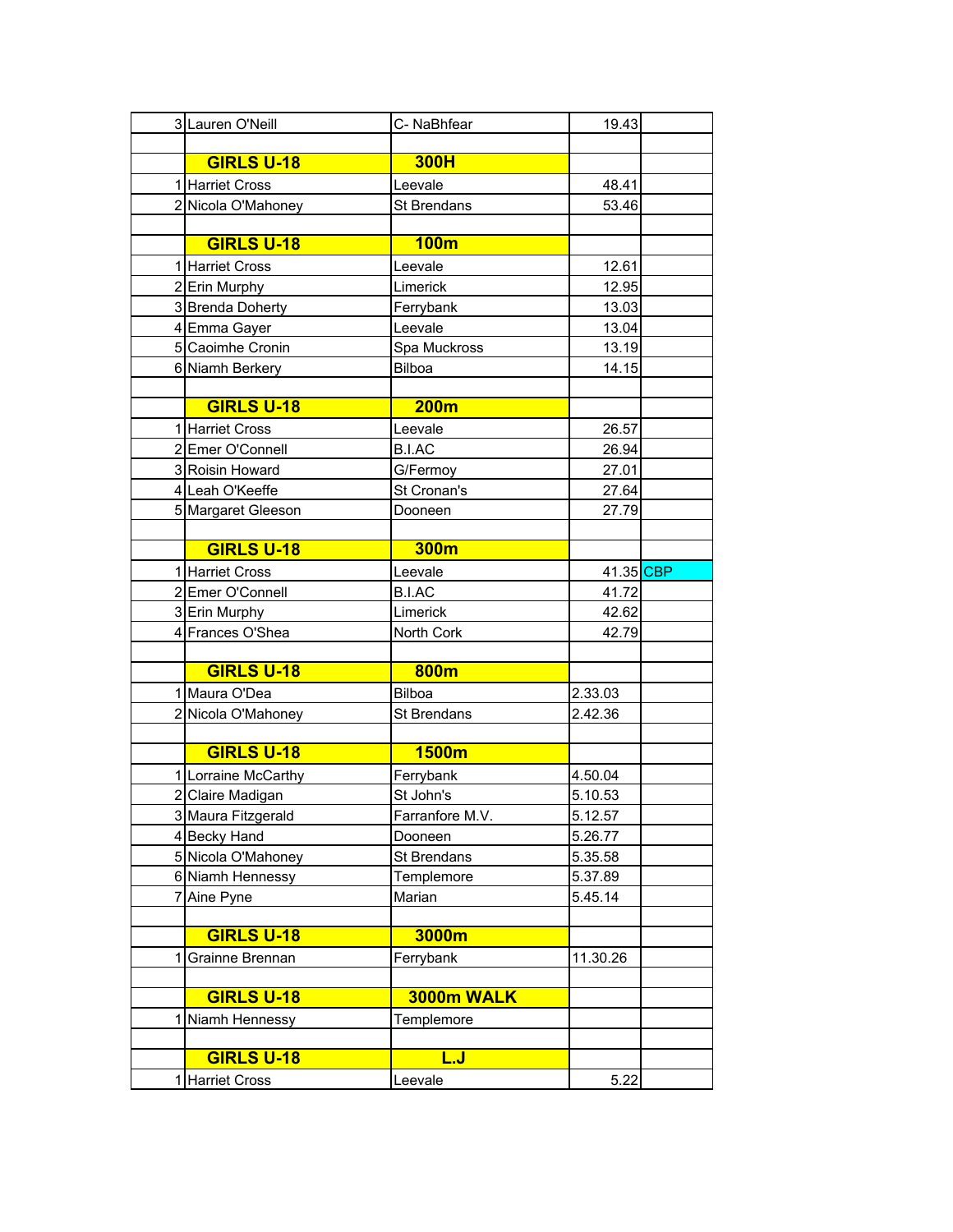|                | 2 Sinead Donnelly | Ferrybank                          | 5.09  |         |
|----------------|-------------------|------------------------------------|-------|---------|
|                | 3 Rebecca McEvoy  | Belgooly                           | 4.46  |         |
|                | 4 Niamh Berkery   | Bilboa                             | 4.44  |         |
|                |                   |                                    |       |         |
|                | <b>GIRLS U-18</b> | H.J                                |       |         |
|                | 1 Roisin Howard   | G/Fermoy                           | 1.55  |         |
|                | 2 Niamh Berkery   | Bilboa                             | 1.45  |         |
|                | 3 Lynda O'Donovan | Bandon                             | 1.4   |         |
|                | 4 Rebecca McEvoy  | Belgooly                           | 1.3   |         |
|                |                   |                                    |       |         |
|                | <b>GIRLS U-18</b> | $\overline{\mathsf{T}.\mathsf{J}}$ |       |         |
|                | 1 Sinead Donnelly | Ferrybank                          | 10.16 |         |
|                | 2 Lisa Kelly      | Borrisokane                        | 9.78  |         |
|                | 3 Rebecca McEvoy  | Belgooly                           | 9.11  |         |
|                |                   |                                    |       |         |
|                | <b>GIRLS U-18</b> | P.V                                |       |         |
|                | 1 Sarah Ryan      | Youghal                            |       | 2.6 CBP |
|                | 2 Aisling Fennell | West Waterford                     | 2.4   |         |
|                | 3 Emma Dunne      | West Waterford                     | 2.2   |         |
|                |                   |                                    |       |         |
|                | <b>GIRLS U-18</b> | <b>SHOT</b>                        |       |         |
|                | 1 Niamh Mooney    | Bilboa                             | 9.65  |         |
|                | 2 Harriet Cross   | Leevale                            | 9.41  |         |
|                | 3 Mary Kiely      | Templemore                         | 8.89  |         |
|                | 4 Niamh Berkery   | Bilboa                             | 8.47  |         |
|                |                   |                                    |       |         |
|                | <b>GIRLS U-18</b> | <b>DISCUS</b>                      |       |         |
|                | 1 Niamh Mooney    | <b>Bilboa</b>                      | 30.25 |         |
|                | 2 Maire McCarthy  | <b>B.I.AC</b>                      | 22.34 |         |
|                | 3 Emma Gayer      | Leevale                            | 22.13 |         |
|                | 4 Niamh Berkery   | Bilboa                             | 20.54 |         |
|                |                   |                                    |       |         |
|                | <b>GIRLS U-18</b> | <b>JAVELIN</b>                     |       |         |
|                | 1 Sarah Ryan      | Youghal                            | 28.64 |         |
|                | 2 Niamh McSweeney | An Riocht                          | 22.83 |         |
|                | 3 Mary Kiely      | Templemore                         | 22.24 |         |
|                | 4 Roisin Howard   | G/Fermoy                           | 21.51 |         |
|                | 5 Lisa Kelly      | Borrisokane                        | 21.01 |         |
|                |                   |                                    |       |         |
|                | <b>GIRLS U-18</b> | <b>Hammer</b>                      |       |         |
|                | 1 Maire McCarthy  | B.I.AC                             | 37.43 |         |
|                | 2 Mary Kiely      | Templemore                         | 19.71 |         |
|                |                   |                                    |       |         |
|                | <b>GIRLS U-18</b> | RELAY 4x100m                       |       |         |
| 1              |                   | Dooneen                            | 54.15 |         |
| $\overline{c}$ |                   | Ferrybank                          | 54.44 |         |
| 3              |                   | St Brendans                        | 54.93 |         |
| 4              |                   | Limerick                           | 56.44 |         |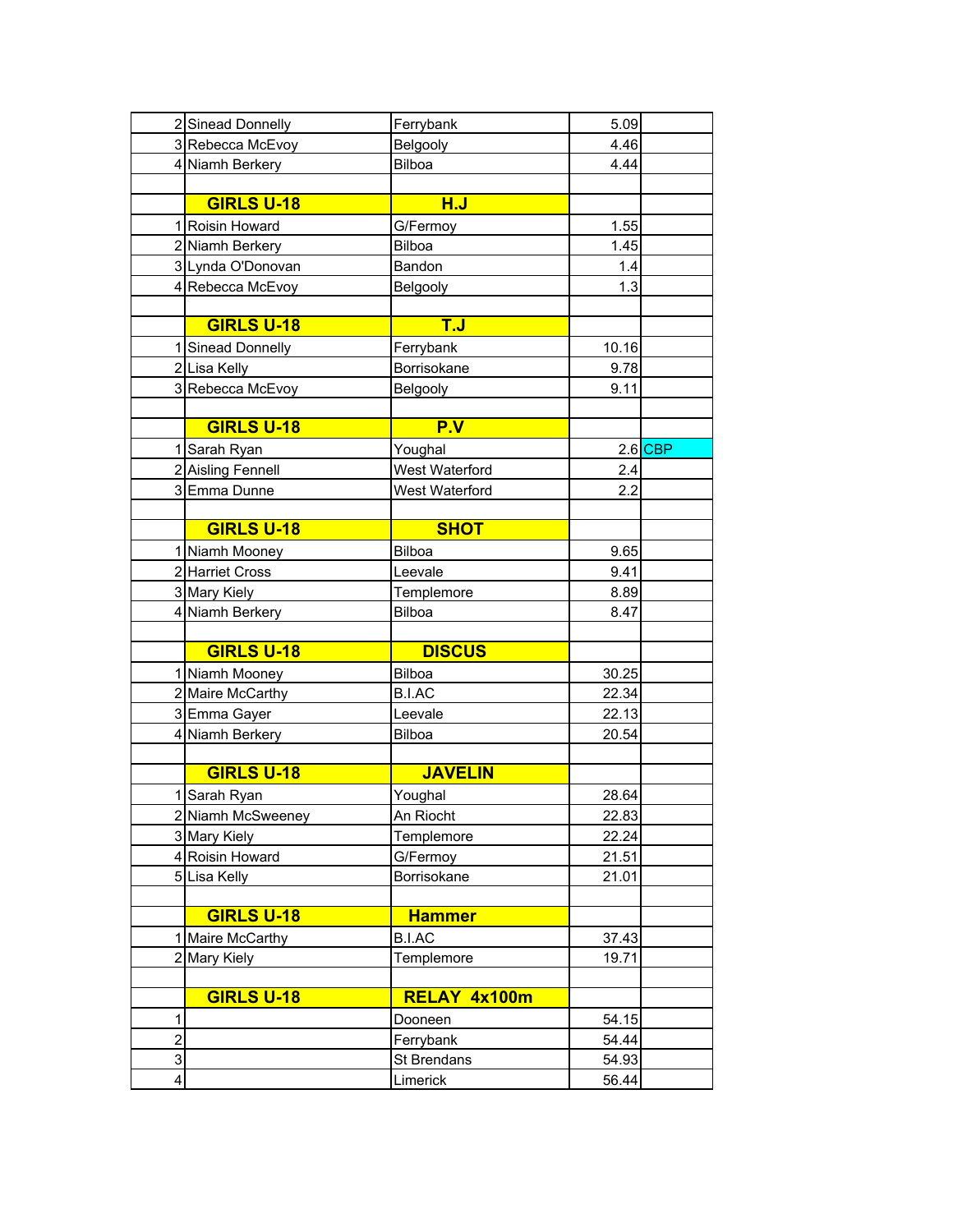|   | <b>GIRLS U-18</b>    | RELAY 4x300m  |           |            |
|---|----------------------|---------------|-----------|------------|
| 1 |                      | Limerick      |           |            |
|   |                      |               |           |            |
|   |                      |               |           |            |
|   | <b>GIRLS U-19</b>    | 400H          |           |            |
|   | 1 Jessie Barr        | Ferrybank     | 60.49 CBP |            |
|   | 2 Kalyn Sheehan      | Ferrybank     | 61        |            |
|   | 3 Aisling Holmes     | Bilboa        | 74.05     |            |
|   |                      |               |           |            |
|   | <b>GIRLS U-19</b>    | <b>100m</b>   |           |            |
|   | 1 Haley Murphy       | Ferrybank     | 12.48     |            |
|   |                      |               |           |            |
|   | <b>GIRLS U-19</b>    | <b>200m</b>   |           |            |
|   | 1 Mairead Murphy     | Ferrybank     | 26.25     |            |
|   | 2 Aine Coady         | Ferrybank     | 27.9      |            |
|   | 3 Andrea Bickerdike  | <b>B.I.AC</b> | 27.96     |            |
|   |                      |               |           |            |
|   | <b>GIRLS U-19</b>    | 400m          |           |            |
|   | 1 Mairead Deevy      | Ferrybank     | 58.35 CBP |            |
|   |                      |               |           |            |
|   | <b>GIRLS U-19</b>    | 800m          |           |            |
|   | 1 Catherine Kelly    | Dundrum       | 2.26.10   |            |
|   | 2 Alvy Carragher     | Nenagh Oly    | 2.32.36   |            |
|   |                      |               |           |            |
|   | <b>GIRLS U-19</b>    | 1500m         |           |            |
|   | 1 Catherine Kelly    | Dundrum       | 4.58.84   |            |
|   | 2 Alvy Carragher     | Nenagh Oly    | 5.06.77   |            |
|   | 3 Grainne Quinn      | Ferrybank     | 5.12.75   |            |
|   | 4 Tara Quinn         | Ferrybank     | 5.35.10   |            |
|   | <b>GIRLS U-19</b>    | 3000m         |           |            |
|   |                      |               |           |            |
|   | 1 Patricia Barry     | Ferrybank     | 10.22.60  | <b>CBP</b> |
|   | 2 Alvy Carragher     | Nenagh Oly    | 10.48.60  |            |
|   | 3 Catherine Kelly    | Dundrum       | 11.13.02  |            |
|   | <b>GIRLS U-19</b>    | 3000m WALK    |           |            |
|   | 1 Sorcha Prendiville | Lios Tuathail | 15.42.00  |            |
|   | 2 Sinead Prendiville | Lios Tuathail | 16.02.00  |            |
|   |                      |               |           |            |
|   | <b>GIRLS U-19</b>    | <u>L.J</u>    |           |            |
|   | 1 Siobhan Greene     | Youghal       | 4.13      |            |
|   | 2 Carmel Morrisson   | Youghal       | 3.94      |            |
|   |                      |               |           |            |
|   | <b>GIRLS U-19</b>    | <b>T.J</b>    |           |            |
|   | Jessie Barr          | Ferrybank     | 10.85 CBP |            |
|   | 2 Haley Murphy       | Ferrybank     | 9.49      |            |
|   |                      |               |           |            |
|   |                      |               |           |            |